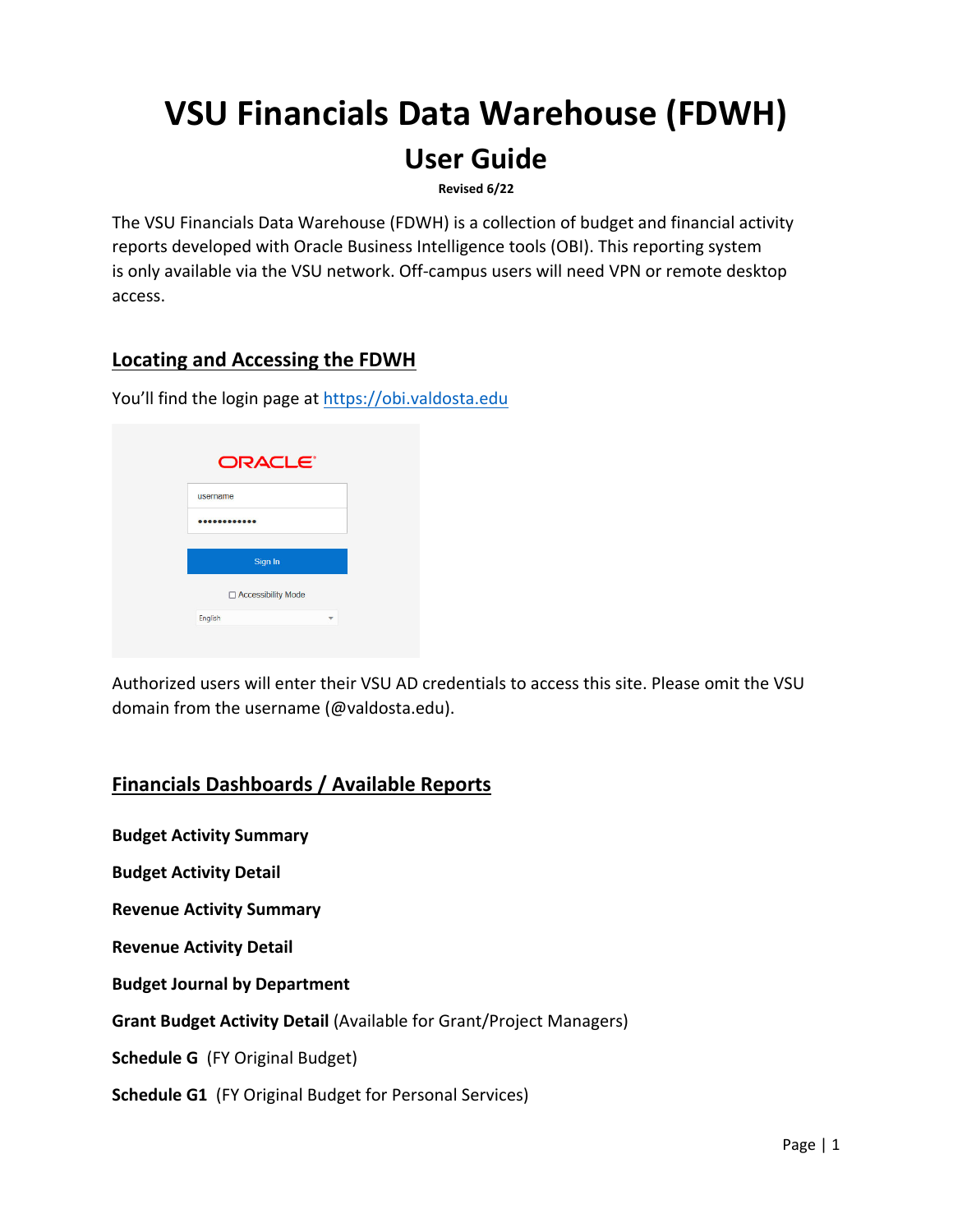#### **FDWH Navigation**

The available dashboards (report collections) can be accessed from the "Dashboards" item in the upper‐right corner of the application. Select "Financial Dashboards" to view the available FDWH report tabs:

|      |         | Search                         | All |                                                                             |                          | Q                         | Advanced | Help $\blacktriangledown$                      |                 |  |
|------|---------|--------------------------------|-----|-----------------------------------------------------------------------------|--------------------------|---------------------------|----------|------------------------------------------------|-----------------|--|
| Home | Catalog | Favorites $\blacktriangledown$ |     | Dashboards $\blacktriangledown$                                             | New $\blacktriangledown$ | Open $\blacktriangledown$ |          | Signed In As Example User $\blacktriangledown$ |                 |  |
|      |         |                                |     | Most Recent(Financial Dashboards - Budget Activity Summary)<br>My Dashboard |                          |                           |          |                                                | $\circ$ $\circ$ |  |
|      |         |                                |     | <b>Financial Data Warehouse</b><br>◢<br><b>Financial Dashboards</b><br>83   |                          |                           |          |                                                |                 |  |

The available reports can be selected with the tabs at the top of the Financial Dashboards page:

| <b>ORACLE</b> Business Intelligence |                                |  |                                                                         |  |  |  |  |  |  |
|-------------------------------------|--------------------------------|--|-------------------------------------------------------------------------|--|--|--|--|--|--|
| <b>Financial Dashboards</b>         |                                |  |                                                                         |  |  |  |  |  |  |
| <b>Important Information</b>        | <b>Budget Activity Summary</b> |  | Budget Activity Detail Revenue Activity Summary Revenue Activity Detail |  |  |  |  |  |  |
|                                     |                                |  |                                                                         |  |  |  |  |  |  |

| Home                                                                 |                                                                                       |
|----------------------------------------------------------------------|---------------------------------------------------------------------------------------|
| Create                                                               | Recent                                                                                |
| Analysis and Interactive Reporting<br>ፍ<br>Analysis Dashboard More ▼ | <b>Dashboards</b><br>Financial Dashboards - Im<br>œ<br><b>COL</b><br>Open Evit More ▼ |
| <b>Mobile Application</b><br>⊫<br>Mobile App                         | Financial Dashboards - Bu<br>Œ<br>Open <b>D</b> dit More ▼                            |
| <b>Published Reporting</b><br>自<br>Report ReportJob More ▼           | More Dashboards ~                                                                     |

Alternatively, recently accessed reports can be opened on the "Home" page: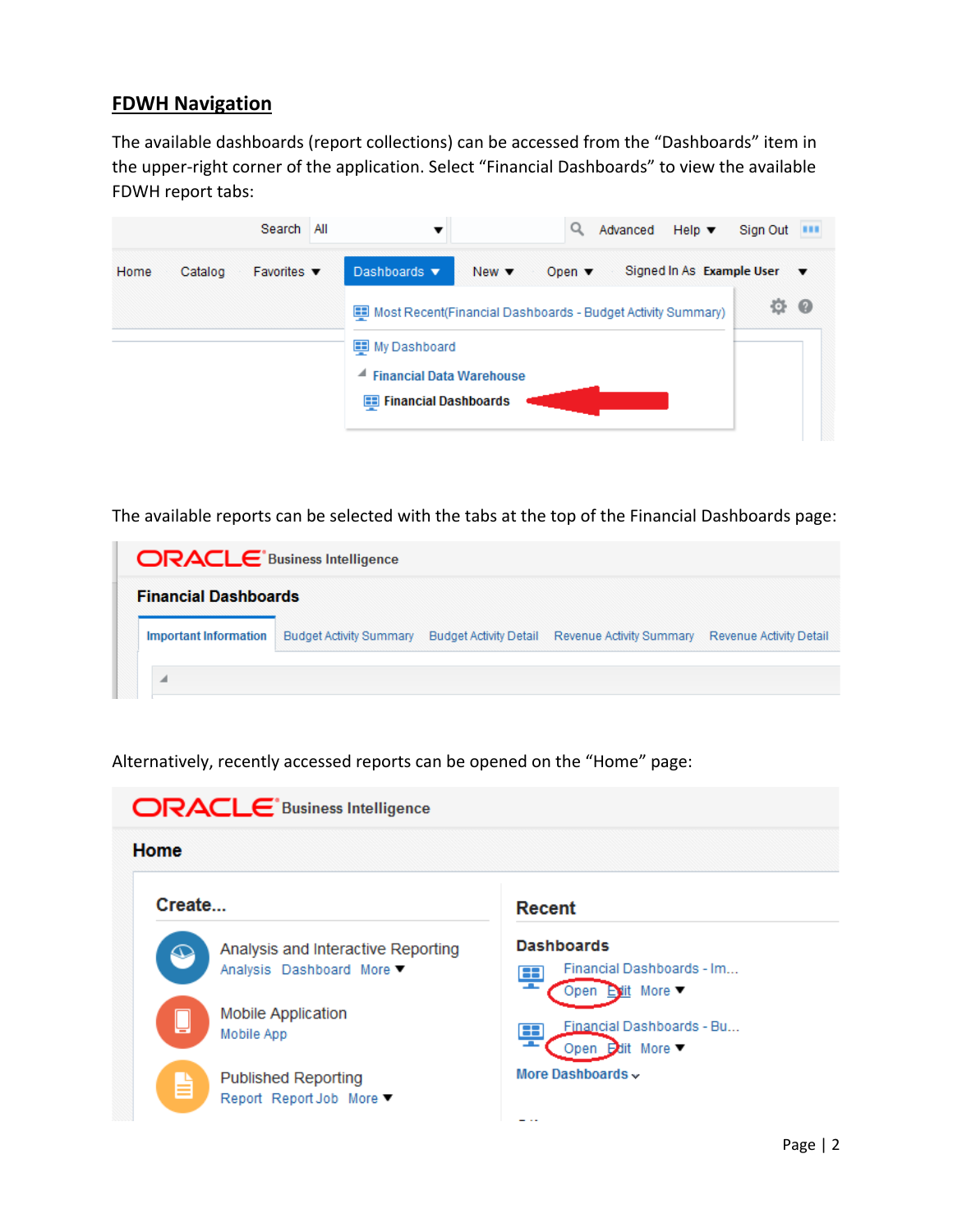#### **Selecting Report Parameters**

**Option 1: Direct Entry** – manually enter a code in the appropriate textbox. You can use a semi‐colon between codes if you wish to view results for more than one specific parameter:

| Department 1481071;148107′ <del>↓</del> | <b>Ednd</b> | --Select Value-- ▼                                                    | Budget Ref 2022                                                  |  |              |                            |  |
|-----------------------------------------|-------------|-----------------------------------------------------------------------|------------------------------------------------------------------|--|--------------|----------------------------|--|
| Account   --Select Value--              |             | $\blacktriangledown$ Journal ID --Select Value-- $\blacktriangledown$ | Journal Date Between 07/01/2021 12:00:0 # - 06/30/2022 05:00:0 # |  |              |                            |  |
|                                         |             |                                                                       |                                                                  |  | <b>Apply</b> | Reset $\blacktriangledown$ |  |

**Option 2: Select from List** – select one or more codes from the dropdown menu. *Note:* Administrators who have access to many budget areas may not see every available code in the list and would need to click "More/Search" to see all available items:



**Option 3: Search** – Select "More/Search" from a dropdown list to make selections from a complete list of available values. Add/remove selections with the arrows in the middle and click "OK" when done:

| <b>Select Values</b>                   |                      | 0<br>$\times$ |
|----------------------------------------|----------------------|---------------|
| Available                              | ্<br><b>Selected</b> |               |
| Name Starts<br>$\overline{\mathbf{v}}$ | 0000000              |               |
| Match Case<br>Search                   | 0000001              |               |
| NULL                                   | $\,$                 |               |
| 1111020                                |                      |               |
| 1111022                                | $\gg$                |               |
| 1111025                                | $\,$ $\,$            |               |
| 1111030                                |                      |               |
| 1111031                                | $\ll$                |               |
| 1111032                                | $\checkmark$         |               |
| Choices Returned: 1 - 256 + More       |                      |               |
|                                        |                      |               |
|                                        |                      | OK Cancel     |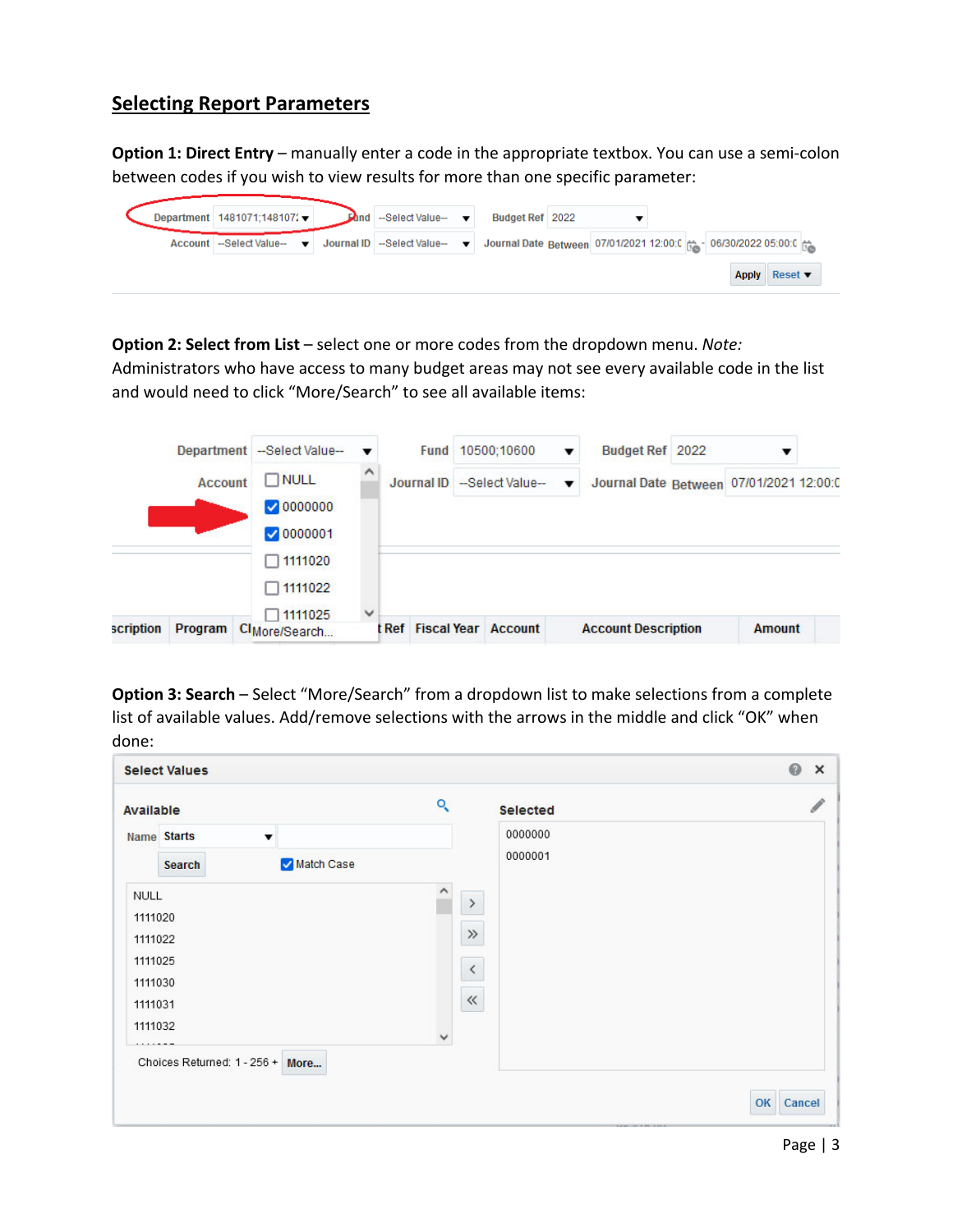# **Resetting the Parameters and Clearing the Cache**

To quickly reset the report parameters, use the "Reset" feature indicated below and select the appropriate option.

| Fund       | -Select Value- | $\overline{\mathbf{v}}$  | Budget Ref 2022                                                     |  |  |              |                            |                              |  |
|------------|----------------|--------------------------|---------------------------------------------------------------------|--|--|--------------|----------------------------|------------------------------|--|
| Journal ID | -Select Value- | $\overline{\phantom{a}}$ | Journal Date Between 07/01/2021 12:00:0 (1) -06/30/2022 05:00:0 (1) |  |  |              |                            |                              |  |
|            |                |                          |                                                                     |  |  | <b>Apply</b> | Reset $\blacktriangledown$ |                              |  |
|            |                |                          |                                                                     |  |  |              |                            | Reset to last applied values |  |
|            |                |                          |                                                                     |  |  |              |                            | Reset to default values      |  |
|            |                |                          |                                                                     |  |  |              | Clear All                  |                              |  |

Sometimes the selected values persist in memory. If you find the report is displaying previously selected information, you can manually clear the cache by selecting "Refresh" from the settings cog in the upper right corner:

| $n$ boards $\blacktriangledown$ | $New \blacktriangledown$ | Open v Signed In As Example User                           |   |
|---------------------------------|--------------------------|------------------------------------------------------------|---|
|                                 |                          | <b>Edit Dashboard</b>                                      |   |
|                                 |                          | $\Box$ Print                                               | Þ |
|                                 |                          | <b>Export to Excel</b>                                     | b |
|                                 |                          | <b><i>F</i></b> Refresh                                    |   |
|                                 |                          | <b>Create Bookmark Link</b><br><b>Create Prompted Link</b> |   |
|                                 |                          | Apply Saved Customization                                  |   |
|                                 |                          | Save Current Customization                                 |   |
|                                 |                          | <b>Edit Saved Customizations</b>                           |   |
|                                 |                          | Clear My Customization                                     |   |